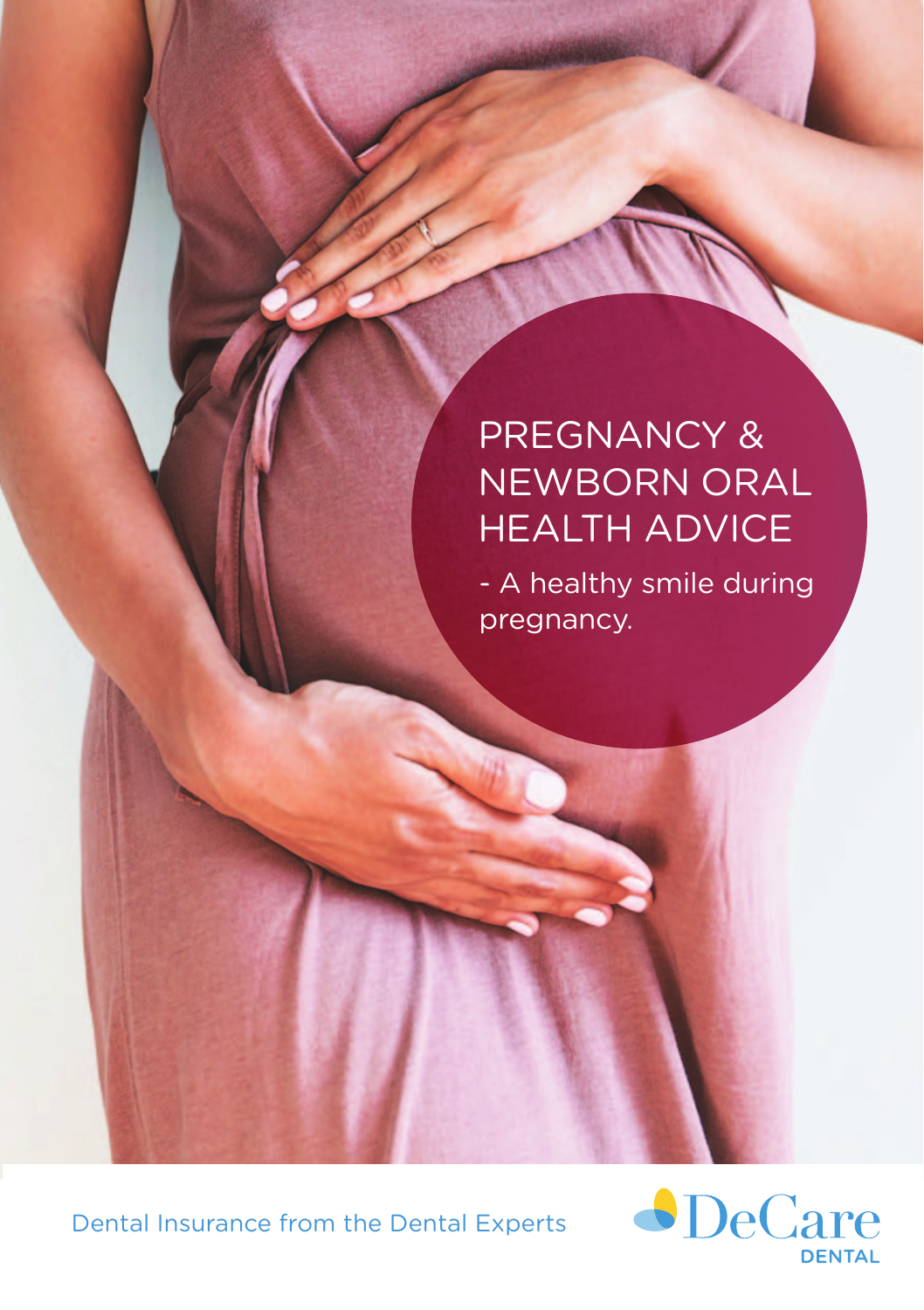## EMPOWERING ORAL HEALTH

Our mission is to empower people to improve their oral health and general health over a lifetime.

#### ORAL HEALTH TIPS FOR PREGNANT WOMEN

Push twice daily 2 Brush

Use a soft toothbrush

| Use fluoride toothpaste (1450ppm)       |                                                   |
|-----------------------------------------|---------------------------------------------------|
| Spit, do not<br>rinse after<br>brushing | Change<br>toothbrush<br>when bristles<br>are worn |
| Floss daily<br>to reduce<br>plaque      | <b>Visit your</b><br>dentist for<br>a check       |

## PREGNANCY GINGIVITIS

Your hormones change during pregnancy and can make your gums more vulnerable to plaque biofilm and may cause them to bleed and become inflamed. This usually occurs around the second and third trimester of pregnancy. Do not stop brushing or flossing. If symptoms persist, contact your dentist.

### MORNING SICKNESS

The acid in your tummy can contribute to tooth erosion. Do not brush your teeth immediately after vomiting, rinse with baking soda and water.

### PREGNANCY TUMOURS

Don't let the name alarm you! These are non-malignant (benign) tumours. They look like raspberries and appear in between the teeth. They can be removed if painful. They tend to vanish after your child is born.

### GESTATIONAL DIABETES

This can develop during pregnancy and usually goes away once your baby is born. If you are diagnosed, limit your intake of sweet and starchy foods to help maintain blood sugar levels.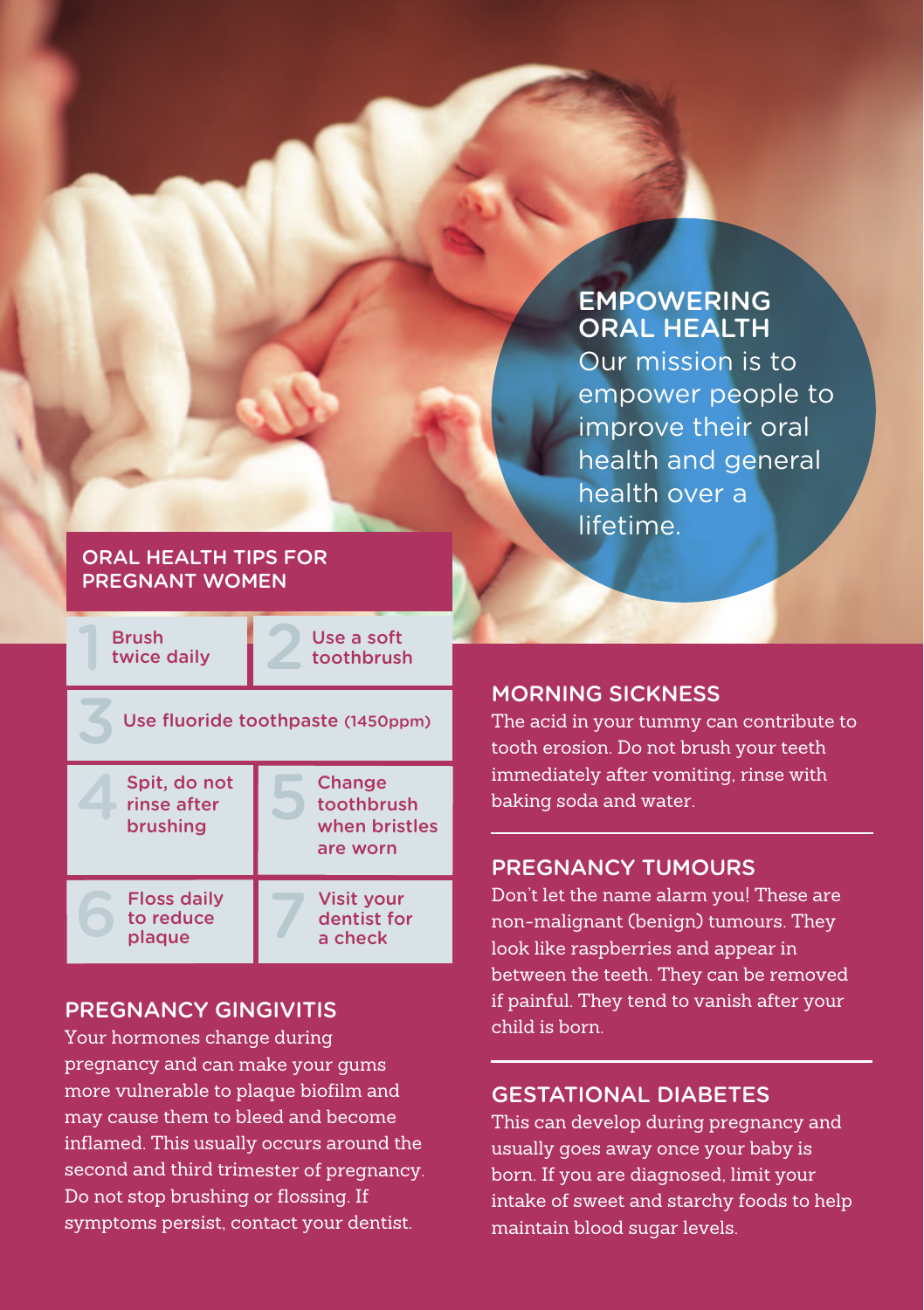

## NUTRITION AND LIFESTYLE CHANGES WHEN PREGNANT

- 1. No smoking or drinking alcohol during pregnancy.
- 2. Keep hydrated (choose water or milk, instead of sugary drinks.)
- 3. Maintain a healthy, balanced diet.
- 4. It is recommended to eat 3 servings of dairy a day (eg: milk, yogurt and cheese.)
- 5. It is recommended to take a folic acid supplement with 400mg of folic acid per day for the first 12 weeks of your pregnancy. Eating foods high in folic acid (eg: green leafy vegetables, fortified breakfast cereals and milk) is also recommended.



## TOOTH TIPS FROM 0-2 YEARS

#### **0 to 2 months**

Clean mouth with warm water and a piece of gauze (no teeth present).

#### **6 months to 2 years**

Clean teeth and gums with a soft brush and warm water. Do not use toothpaste up until the age of 2 years.

Introduce your child to a dentist before their first birthday.

Do not let your child sleep with a bottle in their mouth. A bottle at night should only contain boiled, cooled water (no juice or milk).

A child should be fed and put to bed, not put to bed and fed.

Encourage drinking from a plastic cup as soon as possible.

Preventing tooth decay will help your child's progress and promote good, overall health.

## **TEETHING**

Symptoms of teething from the age of three months may include:

- Drooling/dribbling more than usual
- Red cheeks
- Swollen and tender gums
- Feeding irritability

#### **Teething Solutions**

- Gently massaging gums with a clean finger
- Give baby something to chew on (eg: cool teething ring)
- Ask your public health nurse for advice
- Milk or cooled water may also help

If general symptoms persist, contact your doctor.

Excessive dribbling can irritate your baby's chin, neck and chest, which can become dry, chapped and sore. Try to keep the skin as dry as possible by changing wet clothing. Apply a simple barrier cream to keep the skin soft and smooth.